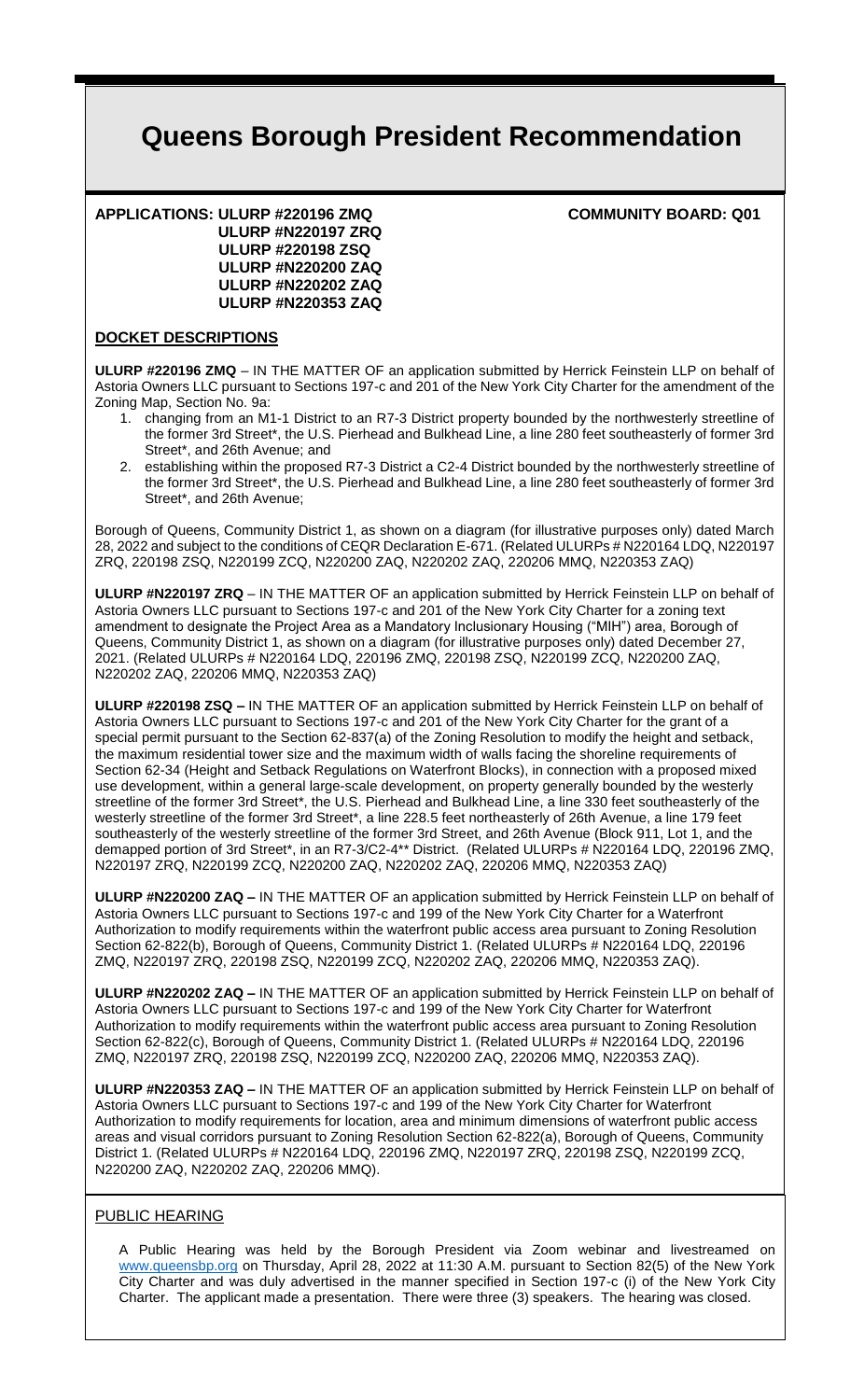# **CONSIDERATION**

Subsequent to a review of the applications and consideration of testimony received at the public hearing, the following issues and impacts have been identified:

- The lead application proposes a Zoning Map Amendment to change an area generally bounded by the Pierhead and Bulkhead line of the East River to the north, currently-mapped 3rd Street to the west, 26<sup>th</sup> Avenue to the south, and Block 907 to the east (Block 911, Lots 1 and 49) from an M1-1 District to an R7-3/C2-4 District. The proposed actions would facilitate the development of a mixed-use, three-tower development within the Project Area;
- o Other applications (N220197 ZRQ, 220198 ZSQ, N220199 ZCQ, N220200 ZAQ, N220202 ZAQ, 220206 MMQ, N220353 ZAQ) concurrently filed with the lead application propose multiple land use actions related to the multi-tower development. A Zoning Text Amendment to Appendix F of the Zoning Resolution proposes to establish and map the Rezoning Area as a Mandatory Inclusionary Housing (MIH) Area; a Waterfront Special Permit to waive height, setback, size and maximum width of walls facing the shoreline proposes increased density and height toward the water's edge; three Waterfront Authorizations to modify requirements for location, area and minimum dimensions of public access and visual corridors proposes waterfront usage and views, and a City Map Change proposes the de-mapping of 3<sup>rd</sup> Street for pedestrian and light vehicle usage abutting the Proposed Development;
- o The Proposed Development is a multi-story, 986,137 SF (6.00 FAR) mostly residential mixed-use building with approximately 1400 dwelling units including 350 affordable units under MIH Option 1 (25% of 60% AMI). Building heights would increase as they approach the waterfront with non-residential uses concentrated along 26th Avenue. There would be 1,787 SF of commercial use and 21,508 SF of community facility use. There would be a 3-story, 525-vehicular space accessory self-park, cellar and mezzanine garage behind and underneath portions of Segments 1 to 3. The garage would also hold 525 bicycle spaces. Clean fill would be used to elevate the site by 8 to 9 feet so that it sits 3 feet above base flood elevation;
- The three-tower development features three Building Segments. Building Segment 1 (S1) would be located along 26<sup>th</sup> Avenue and would be developed as a 249,560 SF (1.52 FAR) 23-story, 238 foot tall mixed-use building. It would include 1787 SF of commercial use on the ground floor and 16,451 SF of community facility use on the second floor intended for Urban Upbound's job incubator space in partnership with Zone 126. Building Segment 2 (S2) would be located along 3<sup>rd</sup> Street and north of S1. It would be developed with a 310,787 SF (1.89 FAR) 31-story, 318 foot tall mixed-use building. It would include 5507 SF of community facility space located on the ground and 2<sup>nd</sup> floor intended for Theradynamics, a physical therapy provider. Building Segment 3 (S3) would be located at the end of 3rd Street along the waterfront esplanade, north of S2. It would be developed with a 426,690 SF (2.6 FAR), 34-story 350 foot tall residential building. The eastern portion of the building will be used as ~7105 SF lounge area with East River views;
- o The Applicant Team would explore the opportunity for geothermal energy on site. They also would work on restriping and adding new bike lanes around the site as well as collaborate with local organizations to create new bike storage. The Applicant is currently discussing plans with the MTA to provide a shuttle bus from the Development Site to 30<sup>th</sup> Avenue Station. They will also pursue LEED Silver;
- o There would also be 41,604 SF of publicly accessible open space. With the exception of the zoning lot directly west of the Development Site, the proposed waterfront esplanade would connect 2.5 miles of green space from Astoria Park to the northeast to Rainey Park to the southwest. Access to the waterfront would begin at the intersection of 26<sup>th</sup> Avenue and 3<sup>rd</sup> Street. A 14,197 SF shore public walkway will connect directly to the approved shore public walkway at Astoria Cove. It would include four rain gardens, terraced/turfed seating areas facing the water, and five fitness stations;
- $\circ$  The Rezoning Area consists of Block 911, which includes part of currently-mapped 3<sup>rd</sup> Street, Lot 1, and non-Applicant controlled Lot 49. It is currently mapped as an M1-1 District within Flood Zone AE (1% annual flooding). The Development Site (Block 911, Lot 1) is a 198,975 SF L-shaped site bounded by 26<sup>th</sup> Avenue to the south, East River to the north, Block 912 to the west, the Astoria Cove site to the east and currently sits vacant. Due to the site's history of heavy industrial operations, the team voluntarily entered the Brownfield Cleanup Program in 2018 and received Certification of Completion in December 2019;
- o The Proposed Development and Rezoning Area are located on the northeastern portion of Halletts Point in western Astoria. The surrounding area is characterized by industrial, manufacturing, commercial, lowand medium density residential uses. There is also proposed high-density residential development such as the Astoria Cove project immediately east, currently with warehouses and vacant industrial buildings. Directly west across 3<sup>rd</sup> Street is a large 2-story distribution center for airport enterprise tech. The Halletts Point development is located three blocks southwest. The blocks south of the project across 26<sup>th</sup> Avenue include 1- and 2-story light industrial buildings, warehouses, open and enclosed storage yards, 1- and 2-family residences, and several 3- and 4-story multi-family walkups. Located further south is NYCHA Astoria Houses. There are three new schools proposed for the peninsula. The development is located approximately one mile west of both Astoria Boulevard and 30<sup>th</sup> Street subway stations. 27th Avenue is served by the Q18, Q19, Q102, and Q103. The Astoria Ferry stop is an eight minute walk away. A